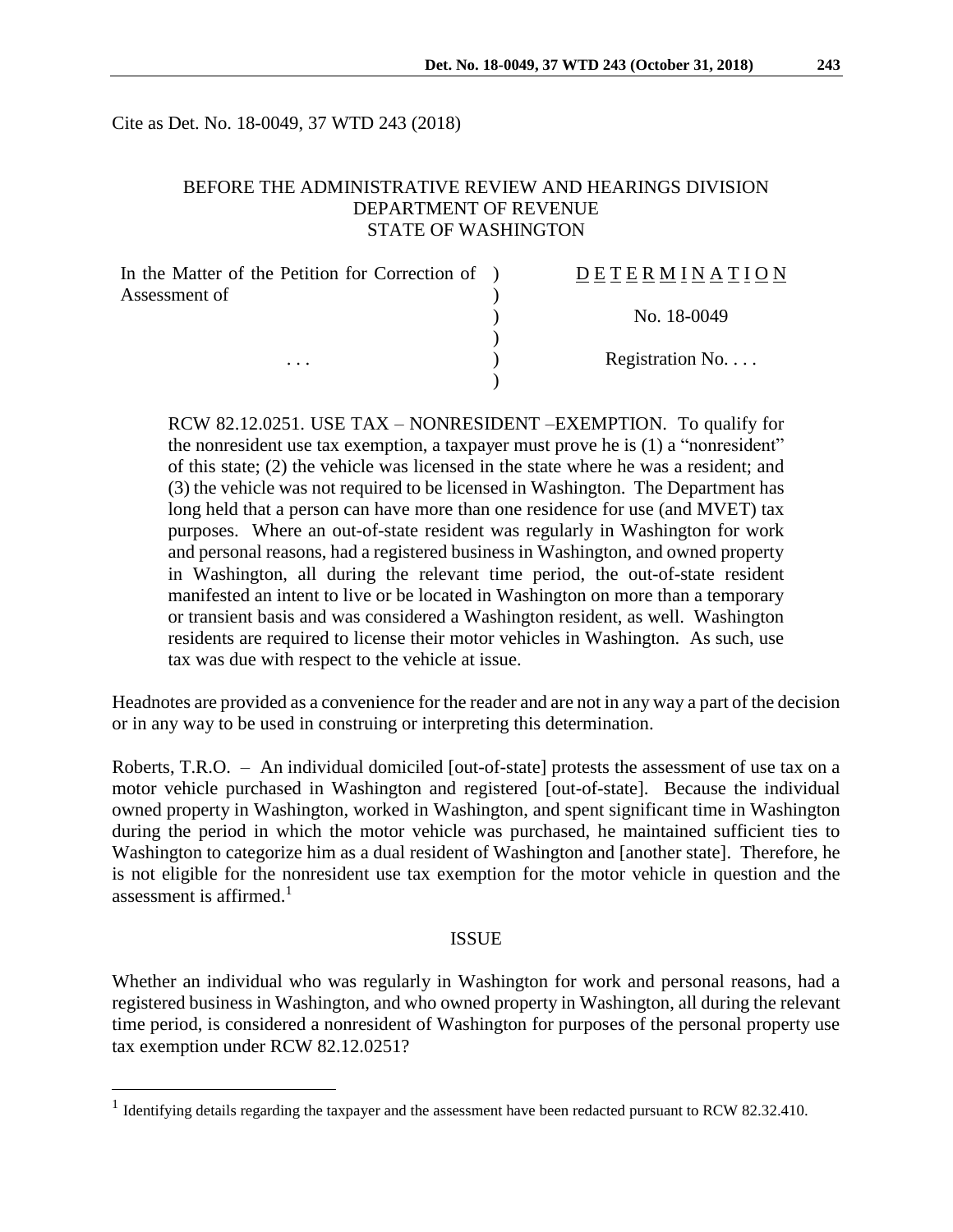In September of 2015, . . .("Taxpayer") acquired and accepted delivery of a motor vehicle ("Vehicle") in Washington.<sup>2</sup> Immediately thereafter, he drove the Vehicle [out-of-state], licensed it, and registered the Vehicle to the following two addresses: (1) [out-of-state]; and (2) [Washington ("Washington Residence")]. Taxpayer states that the Vehicle has been in Washington for warranty work but the Vehicle is primarily situated [out-of-state].

On December 15, 2016, the Washington Department of Revenue's ("Department") Compliance Division ("Compliance") observed the Vehicle for sale on an online classified advertisement website. The Vehicle was listed as located in . . . , Washington. Taxpayer states that he also listed the Vehicle for sale in several other locations. However, the photographs of the Vehicle that accompanied the website listing show the [Washington] Residence in the background. Additional photographs of the [Washington] Residence, as associated with an old [realty listing], also depict the Vehicle at the [Washington] Residence.<sup>3</sup>

On June 2, 2017, Compliance issued Taxpayer a use tax assessment for the Vehicle in the amount of  $\$\ldots$  The assessment includes  $\$\ldots$  in use tax and motor vehicle tax,  $\$\ldots$  in interest, and  $\$\ldots$ . . in penalties. Taxpayer petitioned for review of this assessment and asserts that he became an [out-of-state] resident on February 13, 2015, he is not a Washington resident, and the Vehicle is exempt from use tax.

As relevant here, Taxpayer works in the interstate transportation industry and regularly conducts business in Washington. Taxpayer estimates that in 2015, he spent 2,400 hours in Washington related to business. He is the governing person and in-state registered agent for . . . , a Washington corporation.<sup>4</sup> Until Taxpayer closed the account during the course of the audit, he operated a sole proprietorship that was registered with the Washington State Secretary of State.<sup>5</sup> Taxpayer also listed the [Washington] Residence as his mailing address when he applied for a City . . . business license on September 20, 2016. Taxpayer listed a Washington address when reporting to the Department for these businesses.<sup>6</sup> He maintains a cellular phone number with a Washington area code and owns two additional vehicles that are located and primarily operated in Washington.

Taxpayer and his spouse jointly owned the [Washington] Residence. It is undisputed that Taxpayer's spouse is a Washington resident. Taxpayer admits that he regularly spends time in Washington. Taxpayer estimates that in 2015, he spent 600 hours in Washington related to personal business.<sup>7</sup> Taxpayer states that the [Washington] Residence was an "investment property" that Taxpayer leased to tenants and Taxpayer only used a detached accessory dwelling unit for personal use and storage. A one-year lease agreement dated February 1, 2009, between

 $\overline{a}$ 

 $2$  The Vehicle is a ....

 $3 \ldots$ 

<sup>4</sup> The address listed for Taxpayer as registered agent is in . . . , WA.

<sup>&</sup>lt;sup>5</sup> The registration listed the [Washington] Residence as Taxpayer's address.

<sup>6</sup> Taxpayer states that he used a Washington address on his excise tax returns "for purposes as needed by the State of Washington tax code." It is unclear whether Taxpayer also used the Washington address in filing Federal tax returns. <sup>7</sup> We extrapolate this figure based on Taxpayer's estimate of 2,400 hours in Washington related to business. Taxpayer estimated that 80% of his time in Washington is related to business; thus, for a combination of both business and personal matters, Taxpayer was present in Washington for 3,000 hours, or a total of 4 months.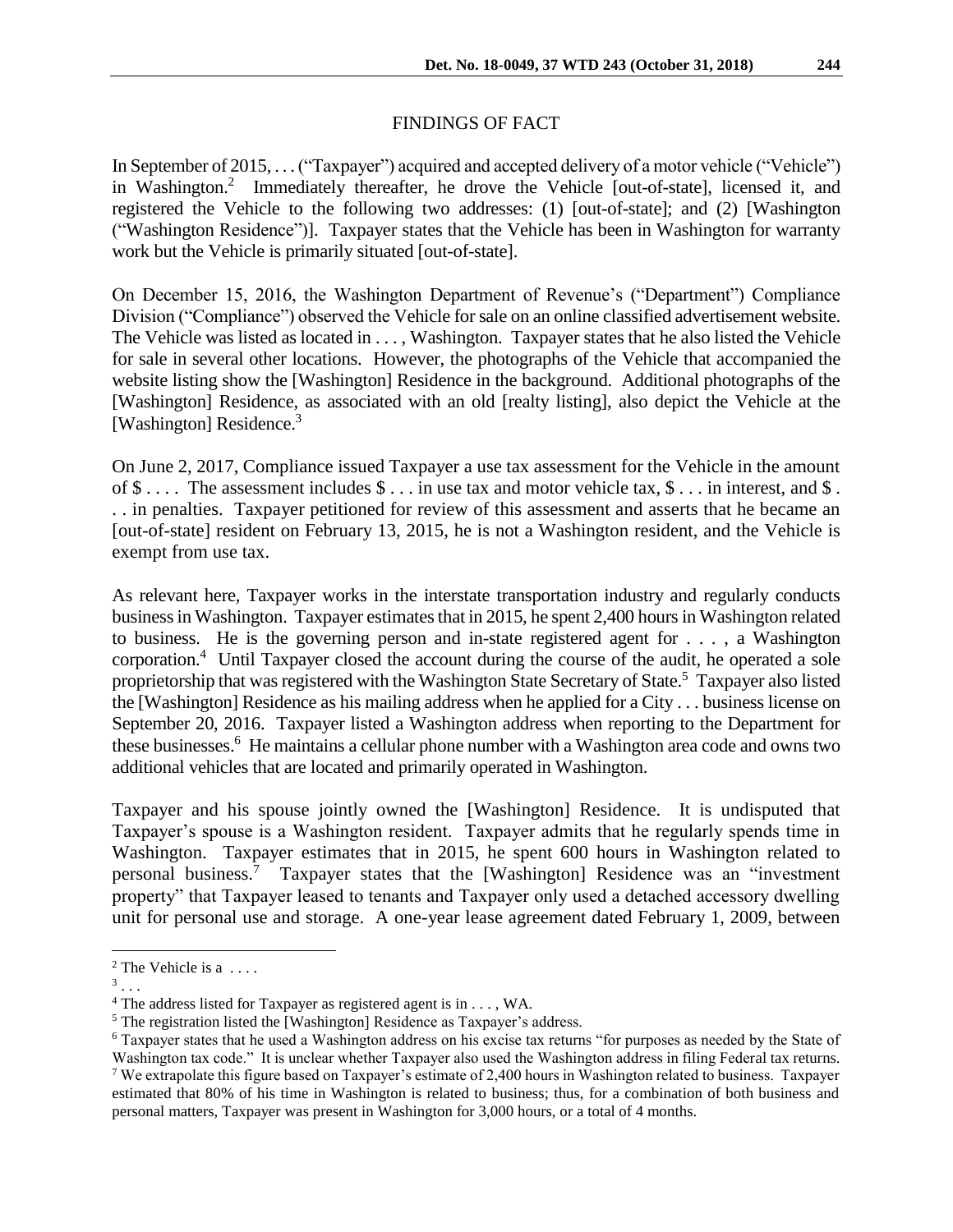Taxpayer and his tenant, is for the tenant's rental of the "lower unit" of the [Washington] Residence. Taxpayer did not provide documents to support his claim that he rented the [Washington] Residence at any time during 2015.<sup>8</sup>

On September 22, 2014, Taxpayer acquired a recreational property located [out-of-state] that Taxpayer intends to build upon. The deed lists Taxpayer's mailing address as the [Washington] Residence. On February 13, 2015, Taxpayer registered to vote [out-of-state]. On April 18, 2015, Taxpayer's Washington driver's license expired.

## ANALYSIS

## Use Tax

 $\overline{a}$ 

Washington has both a retail sales tax and a use tax. Retail sales tax is an excise tax imposed on each retail sale in this state, to be paid by the buyer to the seller. RCW 82.08.020; RCW 82.08.050. The use tax is imposed "for the privilege of using within this state as a consumer any article of tangible personal property acquired by the user in any manner" on which Washington's retail sales tax has not been paid. RCW 82.12.020(1). "Use" or "using" means "the first act within this state by which the taxpayer takes or assumes dominion or control over the article of tangible personal property. . . ." RCW 82.12.010(6)(a). Motor vehicle tax is imposed whenever a self-propelled vehicle is subject to retail sales tax or use tax. RCW 82.08.020. The use tax complements the retail sales tax by imposing a tax equal to the sales tax on items of tangible personal property unless an exemption is available. WAC 458-20-178.

RCW 82.12.0251, under which the Taxpayer contends he qualifies, provides a limited exemption from use tax, available only to nonresidents. RCW 82.12.0251(2) specifically provides:

The provisions of this [use tax] chapter do not apply in respect to the use  $\dots$  [b]y a nonresident of Washington of a motor vehicle or trailer which is registered or licensed under the laws of the state of his or her residence, and which is not required to be registered or licensed under the laws of Washington . . . .

A party claiming a tax exemption has the burden of proving he or she qualifies for the exemption. *Group Health Cooperative of Puget Sound, Inc. v. State Tax Commission,* 72 Wn.2d 422, 433 P.2d 201 (1967); Det. No. 89-268, 7 WTD 359 (1989).

Accordingly, in order for Taxpayer to succeed on his exemption claim, he must prove: (1) Taxpayer was a "nonresident" of Washington at the time of the Vehicle was purchased; (2) the Vehicle was licensed in the state where Taxpayer was a resident; and (3) the Vehicle was not required to be licensed in Washington. RCW 82.12.0251(2); Det. No. 96-049, 16 WTD 177 (1996). Should Taxpayer fail to meet any one of the three requirements, use tax is due.

The use tax statutes do not define the term "nonresident." In 16 WTD 177, we applied the definition of "resident" from the vehicle licensing statutes to a use tax exemption analysis, finding that "a resident is a person who manifests an intent to live or be located in this state on more than a temporary

<sup>8</sup> Taxpayer did provide rental checks covering the period of January through March of 2014.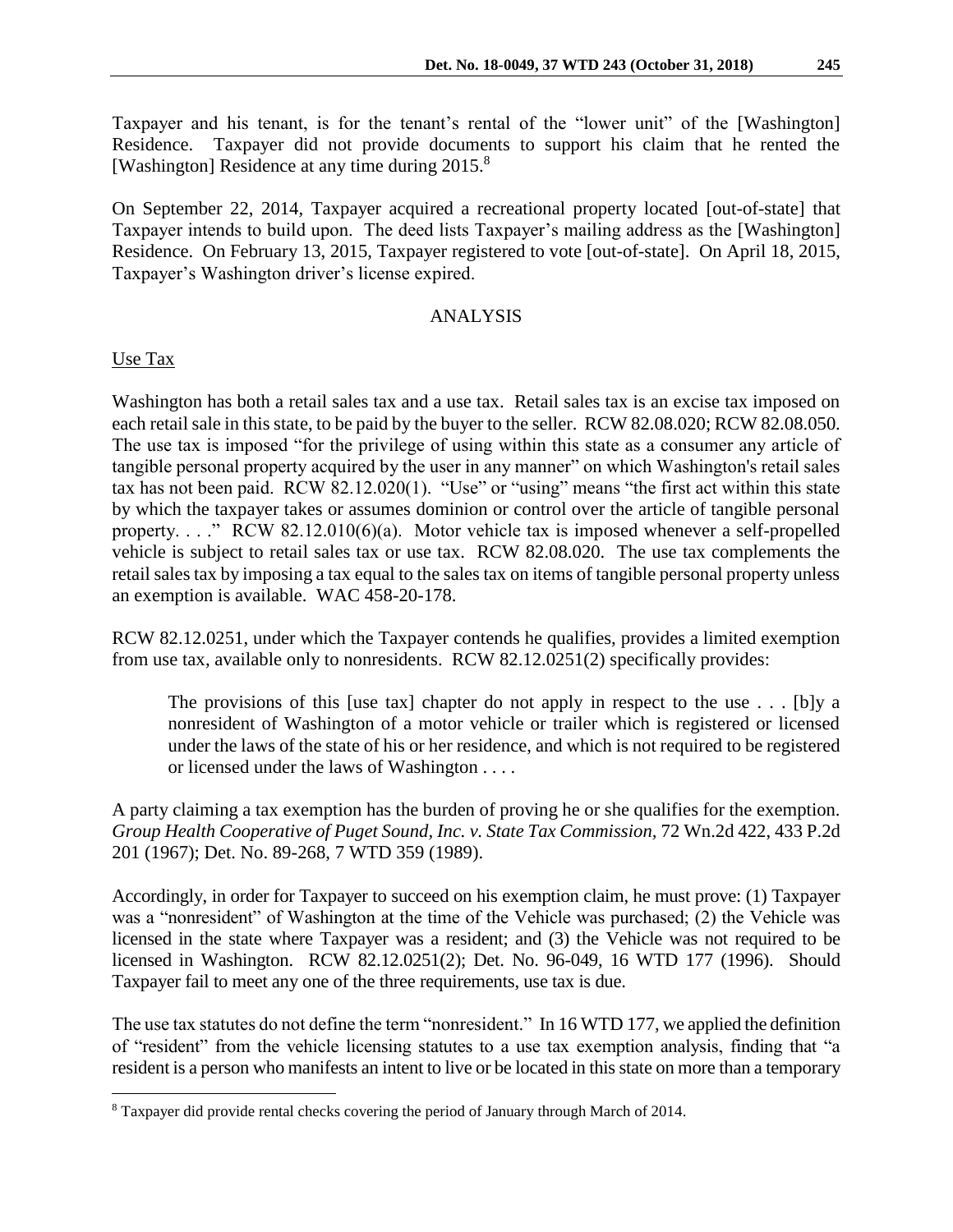or transient basis." 16 WTD at 182; *see* RCW 46.16A.140(1). Evidence of residency includes becoming a registered voter in Washington, receiving benefits under a Washington public assistance program, or declaring residency status in order to obtain a state license or pay a lower rate of tuition. *Id*.

In addition, RCW 46.16A.140(2) creates a presumption of residency for natural persons who meet at least two of the following conditions:

(a) Maintains a residence in this state for personal use;

(b) Has a Washington state driver's license or a Washington state resident hunting or fishing license;

(c) Uses a Washington state address for federal income tax or state tax purposes;

(d) Has previously maintained a residence in this state for personal use and has not established a permanent residence outside the state of Washington, such as a person who retires and lives in a motor home or vessel that is not permanently attached to any property;

(e) Claims this state as his or her residence for obtaining eligibility to hold a public office or for judicial actions;

(f) Is a custodial parent with a child attending public schools in this state.

However, we are not limited to these residency criteria. The Department has also looked to a number of additional factors that may provide evidence of an intent to be in Washington on other than a temporary or transient basis. Such factors include, but are not limited to, business registrations, ownership of residential property, interests in residential property in other states, in-state utility services, locations where tax returns are filed, and the intent to return to this state on other than a temporary or transient basis. *See* Det. No. 86-172A, 2 WTD 253 (1986); Det. No. 93-223, 13 WTD 361 (1994).

Residency is a question of fact, which must be resolved by considering all the relevant facts and circumstances. Det. No. 04-0121, 23 WTD 349 (2004); Det. No. 99-085, 19 WTD 909 (2000) (citing *Park v. Commissioner*, 79 T.C. 252, 286 n.13 (1982), *affd. without opinion,* 755 F.2d 181 (D.C. Cir. 1985); *Adams v. Commissioner* 46 T.C. 352, 358 (1966)). The term "residency" does not have the same meaning as domicile, but to be a resident requires the taxpayer to have some "degree of permanent attachment for the country of which he is an alien." *Jellinek v. Commissioner*, 36 T.C. 826, 834 (1961); Det. No. 96-049, 16 WTD 177 (1996). By negative implication, a person who does not manifest an intent to live or be located in Washington on more than a temporary or transient basis is a "nonresident." A residence once established is presumed to continue until a new one is acquired. *Polk v. Polk*, 158 Wash. 242, 248, 290 Pac. 861 (1930). Stated differently, an established domicile continues until superseded by a new domicile. *In re Lassin's Estate*, 33 Wn.2d 163, 165, 204 P.2d 1071 (1949); *Sasse v. Sasse*, 41 Wn.2d 363, 366, 249 P.2d 380 (1952). A change in residence does not consist solely in going to and living in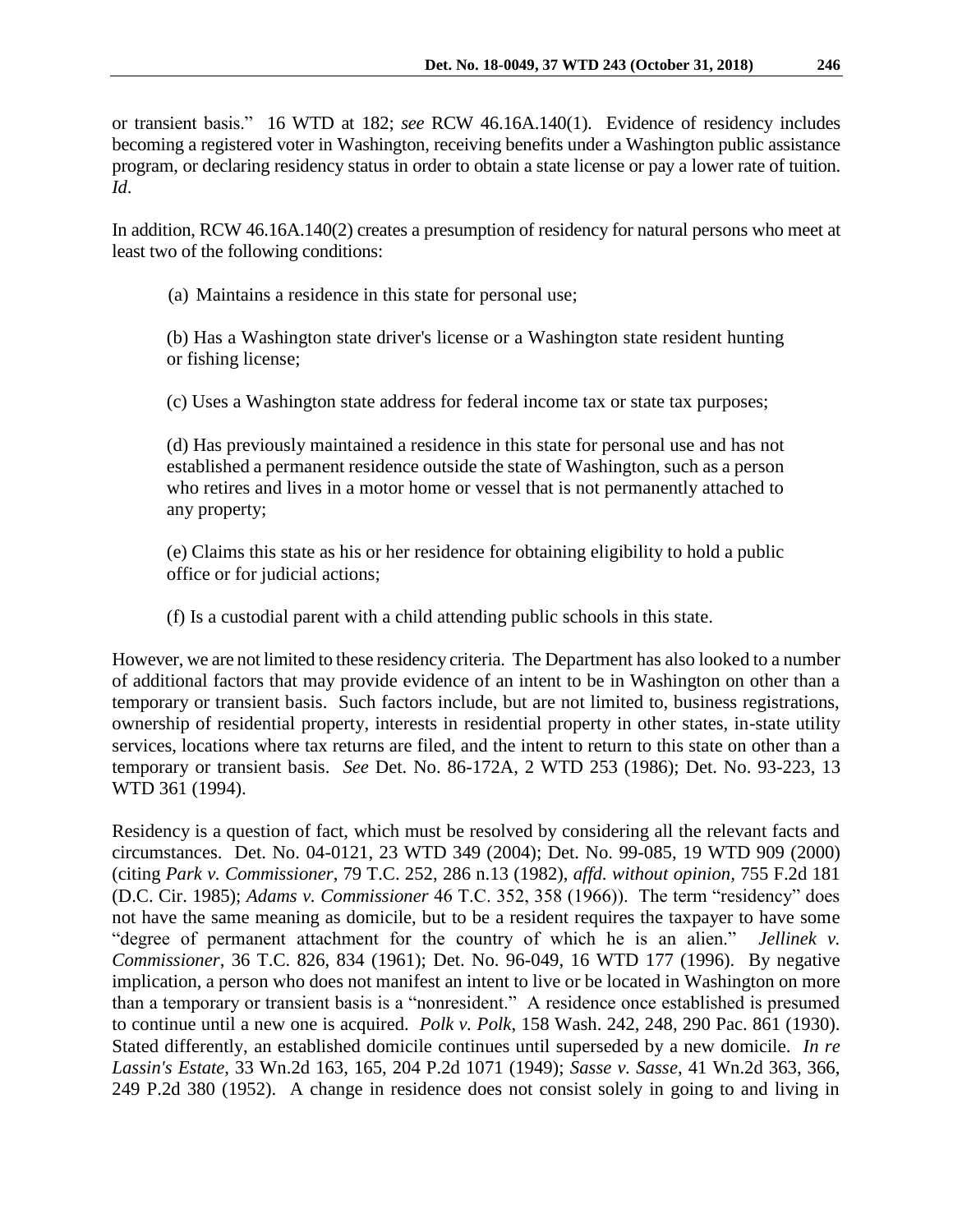another place but intent to make that place a permanent residence must be present. *Kankelborg v. Kandelborg*, 199 Wash. 259, 262, 90 P.2d 1018 (1939). The Department has long held that a person can be a resident of more than one state for use tax purposes. *See* 16 WTD 177; Det. No. 99-101, 20 WTD 175 (2001).

In Det. No. 99-101, 20 WTD 175 (2001), we sustained a use tax liability of a husband who worked and resided in Idaho and also owned community property in Washington with his wife who was solely a Washington resident. The taxpayer in that case regularly visited and spent time in Washington, and we therefore sustained the use tax liability based in significant part on his use of the vehicles at issue to regularly commute to Washington to visit his family at the property he jointly owned in Washington. Similarly, in Det. No. 99-347, 19 WTD 627 (2000), we sustained a use tax liability concluding that renting living quarters in another state, coupled with the stated intent to make that location the husband's primary residence was insufficient to relinquish his status as a Washington resident where there were still significant connections to and community property owned in Washington. These determinations indicate that ownership of community property and regular visits to Washington can establish a basis for dual residency.<sup>9</sup>

We conclude that Taxpayer was a dual resident of Washington and [another state] in 2015, the year in which the Vehicle was purchased. That Taxpayer is a resident of [another state] is undisputed. Indeed, Taxpayer is registered to vote in [the other state]. But [out-of-state] residency does not necessarily exclude Taxpayer from also being considered a resident of Washington. The facts amply demonstrate evidence of an established Washington residency in 2015 as well.

In 2015, Taxpayer has established residency by maintaining a residence in Washington for personal use, using a Washington address for state tax purposes, listing himself as an in-state registered agent for a business registered in Washington, and using a Washington address to receive mail regarding his Vehicle's registration, tax correspondence, and his business activities. Taxpayer, by his own admission, spent approximately 4 months in Washington in 2015 for both business and personal reasons. The situation here is similar to past determinations finding Washington residency in situations involving similar time spent in Washington. *See* 16 WTD 177 (finding taxpayers spent three months per year in Washington, received mail in Washington, and held an in-state clamming permit); Det. No. 03-0315, 24 WTD 468 (2005) (finding taxpayer spent five months per year in Washington, received mail in Washington, and owned eleven Washington registered vehicles).

Based on the evidence submitted, we find Taxpayer has not met his burden of proving that he is a nonresident of Washington. The facts and the surrounding circumstances demonstrate that Taxpayer manifested the requisite intent to live and be located in Washington on more than a temporary or transient basis, and therefore was a Washington resident in 2015. Although Taxpayer is an [out-of-state] resident, the Department has long held that a person can have more than one residence for use (and MVET) tax purposes. *See* 16 WTD 177; Det. No. 99-101, 20 WTD 175 (2001).

 $\overline{a}$ 

<sup>&</sup>lt;sup>9</sup> It is notable that in both of these cases there was substantial evidence of connection to the other state, including property ownership and operation of a business in one case and rental and utility payments in the other.